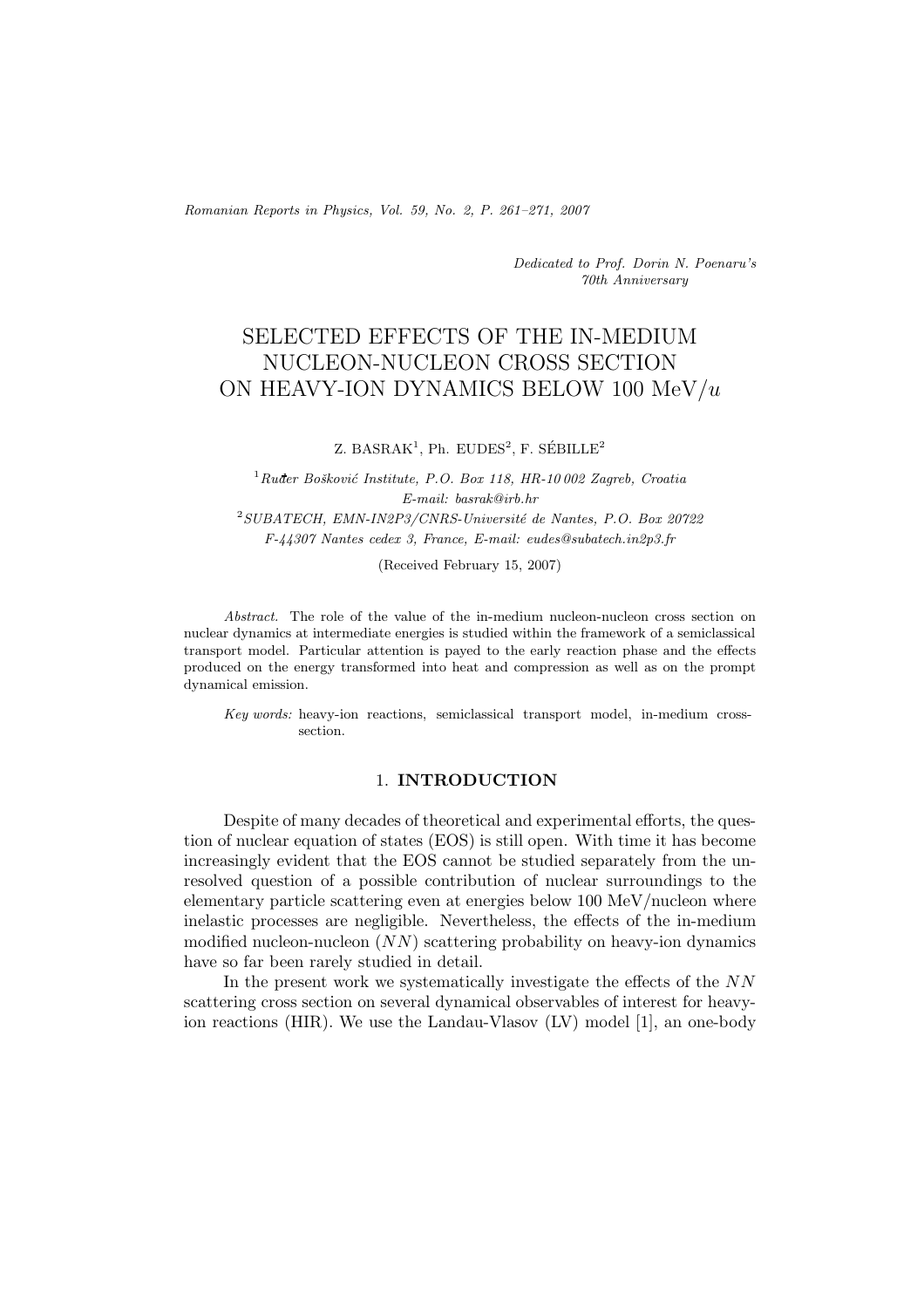microscopic transport approach complemented with the two-body correction term (Boltzmann's collision integral), which is reputed to correctly describe the bulk properties of HIR at intermediate energies. The LV equation describes the spatio-temporal evolution of the distribution function  $f(\mathbf{r}, \mathbf{p}; t)$  under the mean field hamiltonian  $H$  of nuclear and Coulomb origin

$$
\frac{\partial f(\mathbf{r}, \mathbf{p}; t)}{\partial t} + \{f(\mathbf{r}, \mathbf{p}; t), H\} = I_{\text{coll}}(f(\mathbf{r}, \mathbf{p}; t)).
$$
\n(1)

The symbol *{* , *}* stands for the Poisson brackets. The collision integral is calculated in the Uehling-Uhlenbeck approximation [2]

$$
I_{\text{coll}} = \frac{g}{4m^2} \frac{1}{\pi^3 \hbar^3} \int d\mathbf{p_2} \, d\mathbf{p_3} \, d\mathbf{p_4} \, \frac{d\sigma_{\text{NN}}^{\text{m}}}{d\Omega} \times \delta(\mathbf{p} + \mathbf{p_2} - \mathbf{p_3} - \mathbf{p_4}) \, \delta(\epsilon + \epsilon_2 - \epsilon_3 - \epsilon_4) \times \left[ (1 - \bar{f})(1 - \bar{f}_2)f_3 f_4 - (1 - \bar{f}_3)(1 - \bar{f}_4)f_2 f \right], \tag{2}
$$

and takes into account energy and momentum conservation as well as the Pauli exclusion principle. The symbol g is the degeneracy, m is the nucleon mass,  $\bar{f} = (2\pi\hbar)^3 f(\mathbf{r}, \mathbf{p}; t)/g$  is the occupation number, **p** and **p**<sub>2</sub> (**p**<sub>3</sub> and **p**<sub>4</sub>) are initial (final) momenta of the scattering particle pair,  $\epsilon = \epsilon(p)$  is the singleparticle energy, while  $\sigma_{NN}^{\text{m}}$  is the *in-medium* transition probability defined as

$$
\sigma_{\rm NN}^{\rm m} = F \sigma_{\rm NN}^{\rm f}.
$$
\n(3)

Here  $\sigma_{NN}^f$  is the *free NN* cross section with its usual energy and isospin dependence and  $F$  is a corrective constant factor. For the sake of simplicity,  $\sigma_{NN}^f$  is assumed to be isotropic and density independent, an approximation which is fully justified in HIR below 100 MeV/u. Equation (1) is solved numerically in the Wigner representation for a nonlocal effective force (Gogny D1–G1, the incompressibility modulus  $K_{\infty} = 228$  MeV, and the effective mass  $m^*/m = 0.67$  [3]) by projecting the one-body nuclear phase space onto a continuous basis of thousands of coherent states (here 100 per nucleon) taken as elementary Gaussian functions [4]. The LV model with the Gogny interaction generates a well-defined mean field with a proper surface dependence and includes the Coulomb interaction, which is essential at low incident energies.

From the technical point of view, as in any Monte-Carlo-method based calculation, the quality of the used random number generator is of a fundamental meaning. The presented results are the first LV model simulations obtained with a true quantum random bit generator [5] and not with a classical pseudorandom number generator.

In this paper we present the results on the study of the  ${}^{36}\text{Ar}+{}^{58}\text{Ni}$  and  $^{58}\text{Ni} + ^{58}\text{Ni}$  reactions at 52, 74, and 95 MeV/u (52, 74, and 90 MeV/u for the latter reaction) at all impact parameters from central to peripheral collisions. These systems have been extensively studied experimentally by the INDRA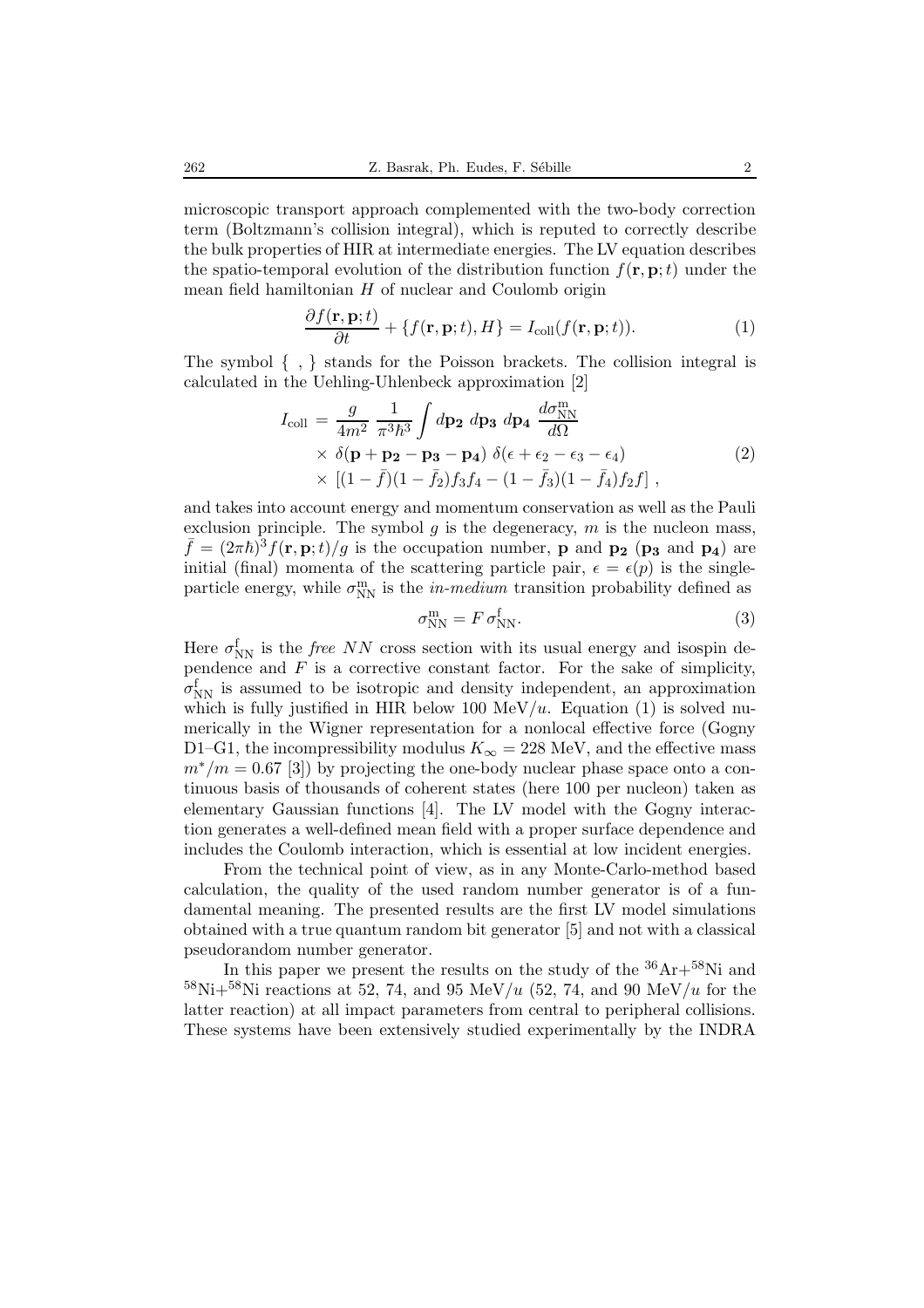

#### CROSS SECTION FACTOR

Fig.  $1 -$  The number of NN collisions in the system, accumulated between the instant  $t=0$  of the contact of colliding nuclei and the instant  $t_{\rm sep}$  (see text for the definition), divided by the number of nucleons bound within the QP and QT at  $t_{\text{sep}}$  as a function of the multiplicative factor  $F$  of eq. (3). Shown is the result for the  ${}^{58}\text{Ni}+{}^{58}\text{Ni}$  system at 52 MeV/u in the head-on collision. The dotted line is the best-fit result, while the full line displays the bisectrix  $y = x$ .

collaboration at GANIL  $[6, 7, 8]$ . Although in some publications the multiplicative factor  $F$  of eq. (3) was varied between 0.5 and 5 (see, e.g. [9]), the motivation for such extreme values was solely in demonstrating their nonphysical character and a large discrepancy of such a prediction from experimental reality. In the present study,  $F$  takes the values 0.8, 1, 1.2, and 1.5.

# 2. **EARLY ENERGY TRANSFORMATION**

In central nucleus-nucleus collisions stopping is mainly due to the viscous feature of nuclear fluid. The nuclear viscosity from around the Fermi energy upward receives contribution not only from the one-body (mean-field) component, but increasingly also a contribution coming from the two-body (NN) dissipation of the initial motion. An expected trivial result is that, on the average, the number of NN collisions per nucleon is proportional to  $\sigma_{\text{NN}}^{\text{m}}$ . Indeed, as shown in Fig. 1, the average number of hard NN collisions per nucleon almost perfectly follows the  $y = x$  bisectrix line.

It has recently been shown theoretically [10, 11, 12] and confirmed experimentally [8] that HIR at intermediate energies, especially for central collisions, are strongly dominated by the midrapidity emission, a component which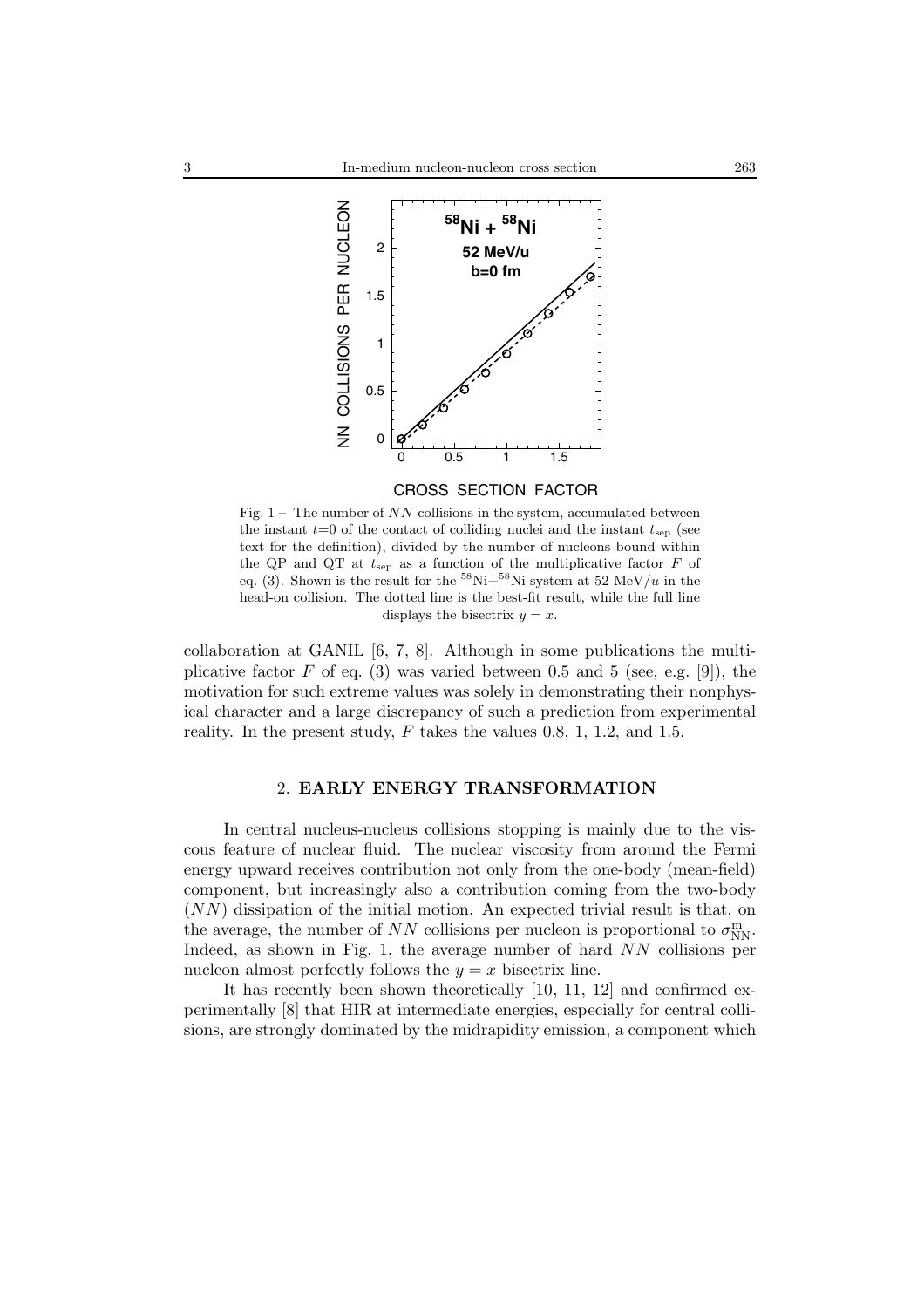is emitted early during the dynamical reaction phase. As an example, Fig. 2 shows the emission rate of the Ni+Ni reaction in a central and a peripheral collision. In both cases, the emission pattern displays a copious dynamical contribution from the first compact reaction stage which may be considered to cease at the instant  $t_{\text{sep}}$  (labeled by heavy vertical bars in Fig. 2) at which the quasiprojectile (QP) and quasitarget (QT) emerge and separate in the exit reaction channel. The rest of the abundant emission is due to the rupture of the so-called neck which is formed between QP and QT. This shortly lasting emission is followed by a typical calm statistical-like disintegration by which moderately hot QP and QT cool down slowly [12, 13]. This prompt and copious dynamical emission (DE) from the first compact reaction stage is proportional to the impact parameter b, i.e., to the reaction geometry  $[10, 11, 13]$ . We underline that the physical nature of the DE component is different from the relatively well-studied neck-rupture mechanism by which the midrapidity domain is also fed. Most of the studies of the neck-rupture are devoted to semiperipheral collisions, in which this component may be distinguished by higher clustering probability. For a review of semiperipheral studies, see the most recent experimental [7, 14, 15] and theoretical works [16, 17].



TIME AFTER CONTACT (fm/c)

Fig.  $2 -$  Time evolution of the nucleon emission rate for the Ni+Ni reaction at 74 MeV/ $u$  and a central and a peripheral impact parameter. The vertical bars label the instant  $t_{\text{sep}}$ . The factor F of eq. (3) is equal to one.

The prompt DE particles evacuate a large amount of available system energy. Since this emission occurs in the early compact phase of HIR, it is crucial to study details of the early transformation of the initial relative motion of the entrance reaction channel into other forms of energy. A quantitative study of the main energy components that are responsible for the observed copious midrapidity emission, namely, heat and compression energy, has recently been reported [18]. Here, we investigate how the change of  $\sigma_{\mathrm{NN}}^{\mathrm{m}}$  influences the early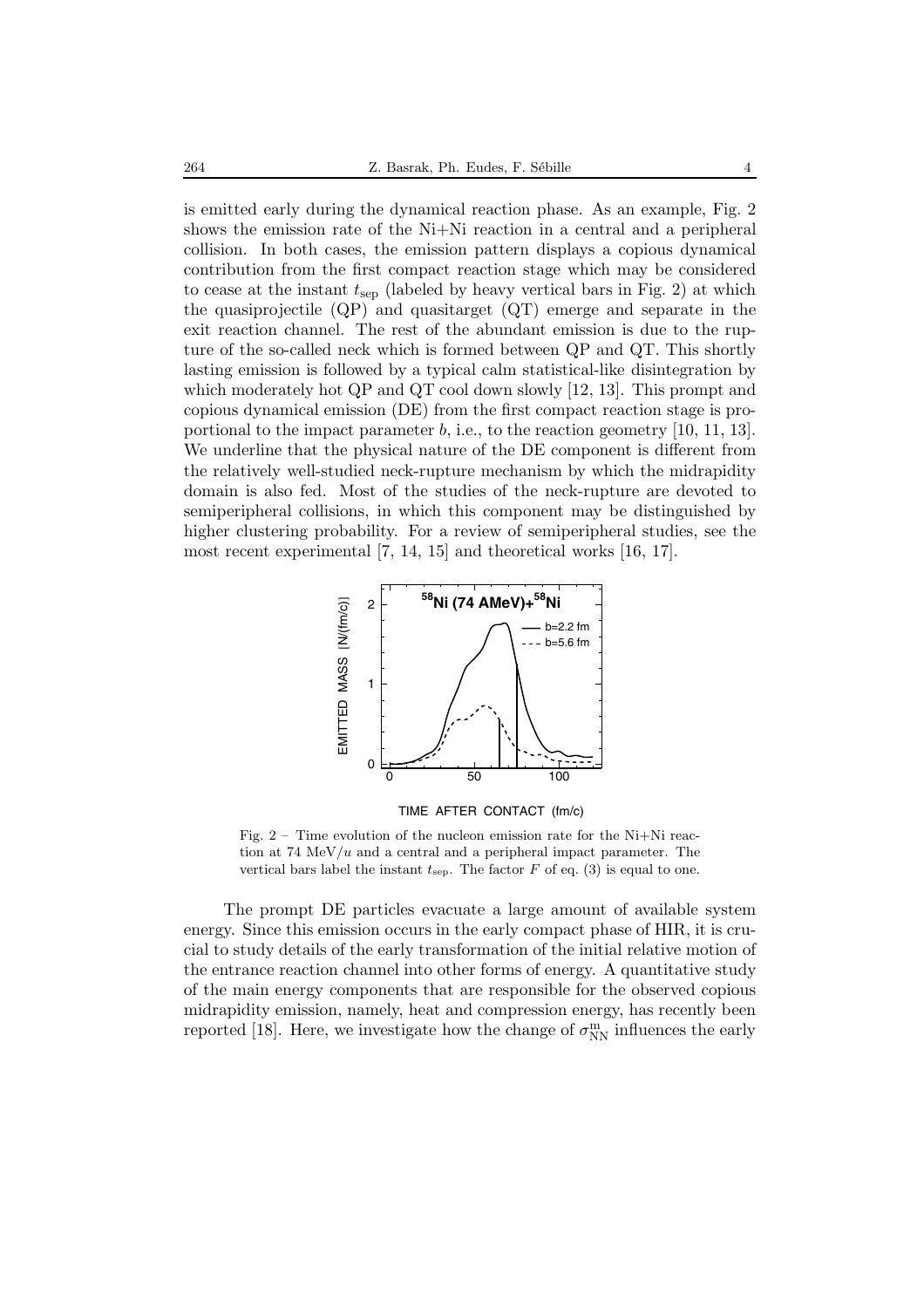energy transformation and, in particular, how heat and compression energy behave as a function of the factor F.



Fig. 3 – Time evolution of the energy components for the Ni+Ni reaction at  $74 \text{ MeV}/u$  and an intermediate impact parameter. The available entrance channel energy in the center-of-mass is prior to the contact of colliding partners in the form of the kinetic energy of their relative motion. After the contact, this collective kinetic energy  $E_{\text{kin cell}}$  is rapidly transformed into the compression  $E_{\text{compr}}$  and the heat  $E_{\text{th}}$ . Negligible at the beginning of the collision, the energy  $E_{\text{emit}}$  carried out of the system by emitted particles, becomes the dominant energy component shortly after  $E_{\text{compr}}$ and  $E_{\text{th}}$  have passed their maxima. The factor F of eq. (3) is equal to one.

The center-of-mass energy may be decomposed into collective and intrinsic contributions,

$$
E_{\text{tot}} = E_{\text{coll}} + E_{\text{int}}.\tag{4}
$$

The component  $E_{\text{int}}$  may be further subdivided into the excitation energy contribution  $E^*$  and the "cold" (potential) contribution which is evaluated in the Thomas-Fermi limit as is usual in semiclassical approaches. In the present study, instead of the common local sphere approximation the "cold" contribution is evaluated in the so-called local bisphere approximation which, in the zone of overlap of the two spheres at zero temperature, does not violate the Pauli principle [19]. Such a treatment is relevant even on the time scale on which the system is clearly out of equilibrium. This "cold" kinetic energy  $(E_0 \text{ in } [19])$  may, in the first approximation, be identified with the *compression*  $E_{\text{compr}}$ . Strictly speaking,  $E^*$  can be identified with thermal energy (heat) only at the limit when the pressure tensor is equilibrated, which does not occur for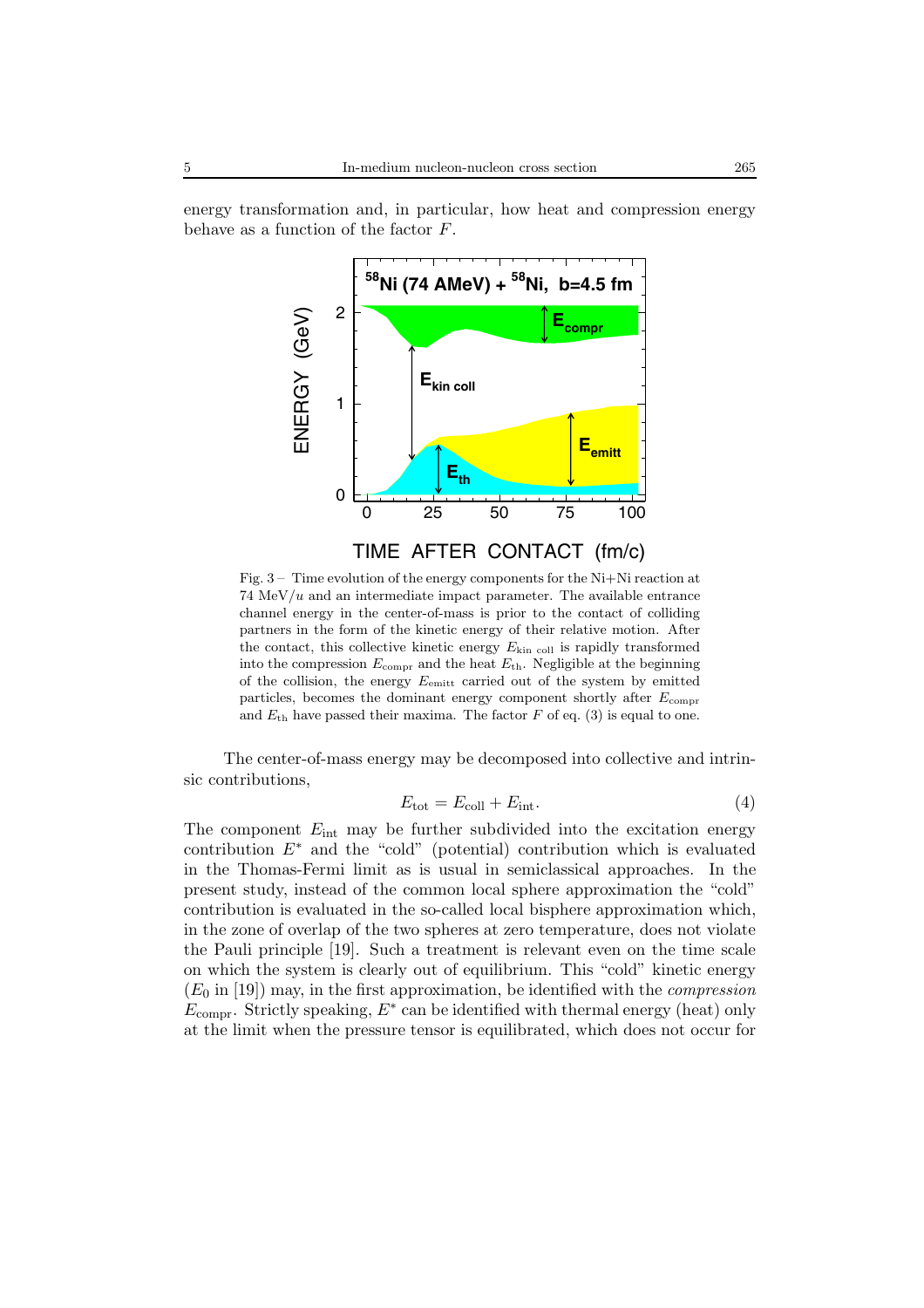the reaction time of interest in the present study. Nevertheless, for the didactic purpose, this proto-thermal component of the total energy is hereafter referred to as *thermal energy* Eth or *heat*. To summarize, one may write

$$
E_{\rm int} = E_{\rm th} + E_{\rm compr} + E_{\rm emitt},\tag{5}
$$

where  $E^* = E_{\text{th}}$  and  $E_{\text{emit}}$  is the energy evacuated from the system by particle emission.



TIME AFTER CONTACT (fm/c)

Fig.  $4$  – The thermal (left) and compression energy (right) per nucleon as a function of time and  $\sigma_{NN}^{m}$  at 52 (top), 74 (middle), and 95 MeV/u (bottom) in head-on collisions of  ${}^{36}Ar$  and  ${}^{58}Ni$  nuclei. Dotted curves are for  $F = 0.8$ , full for  $F = 1$ , dashed for  $F = 1.2$ , and dot-dashed for  $F = 1.5$ .

The collective contribution  $E_{\text{kin cell}}$  is defined in the usual way:

$$
E_{\text{kin coll}} = \frac{1}{2} \int d^3 \mathbf{r} \, \frac{\mathbf{j}(\mathbf{r})^2}{\rho(\mathbf{r})},\tag{6}
$$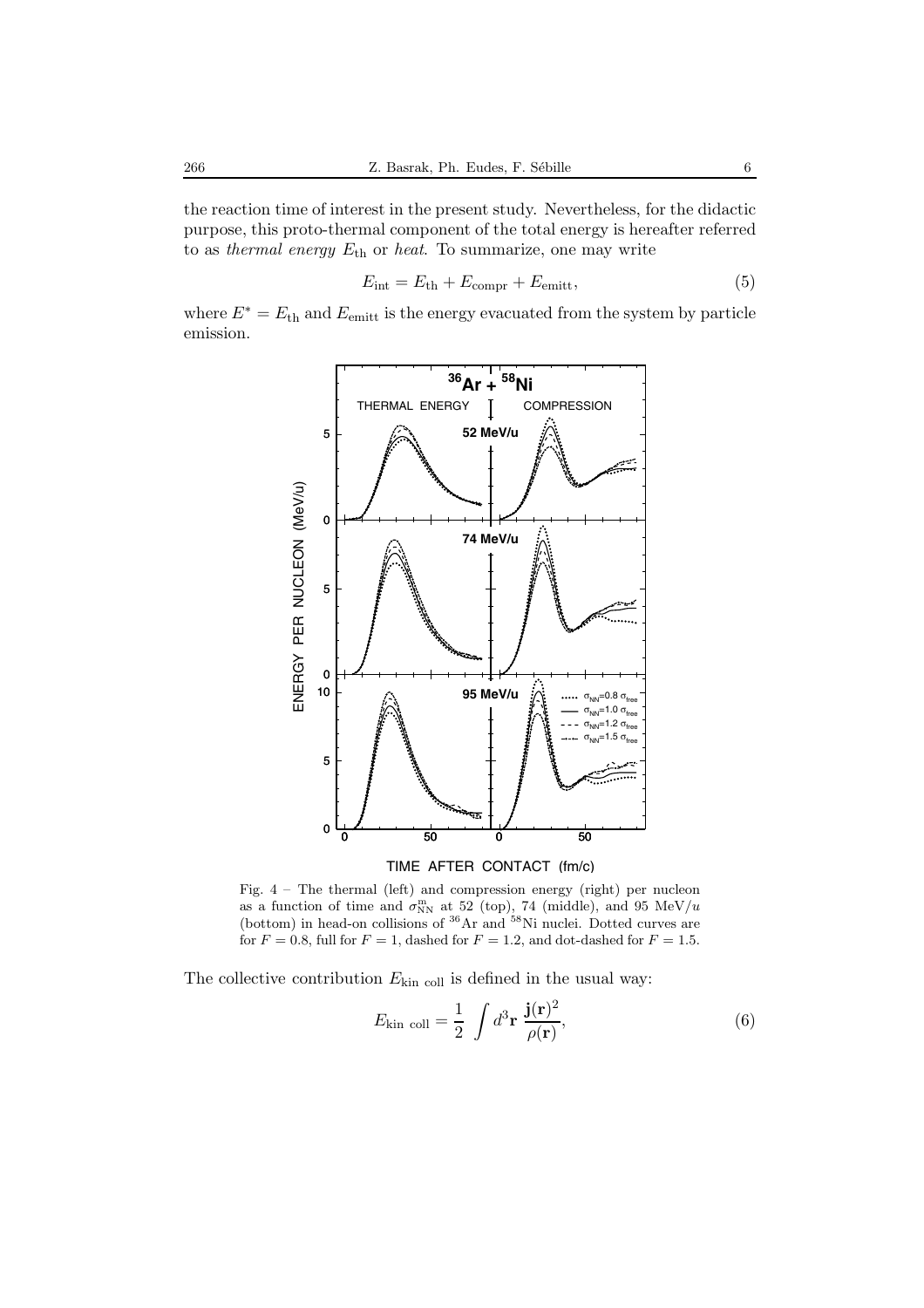

Fig.  $5 -$  Same as Fig. 4 but for the  $58\text{Ni}+58\text{Ni}$  reaction.

i.e., at each instant of dynamics it is an integral over the whole system of the square of a local collective current  $\mathbf{j} = \rho \mathbf{v}$  normalized by the local density  $\rho$ . For details see, e.g., Ref. [19]. A typical time evolution of the system energy is shown in Fig. 3.

The time evolution of heat and compression during the early dynamical reaction phase at three energies as a function of the factor  $F$  is shown in Fig. 4 (Fig. 5) for the Ar+Ni (Ni+Ni) reaction in the head-on regime. For other impact parameters, the dependence on  $\sigma_{\mathrm{NN}}^{\mathrm{m}}$  is weaker and vanishes for grazing collisions. Nevertheless, the dependence on the reaction geometry persists and is in full agreement with the study [18].

It is worth noting that  $E_{\text{th}}$  increases with  $\sigma_{\text{NN}}^{\text{m}}$ , whereas  $E_{\text{compr}}$  decreases. This is clearly visible in the behavior of the above energy components maxima shown in Fig. 6 for the Ni+Ni reaction. As expected, the value of the energy maxima increases with the entrance channel energy. The instant at which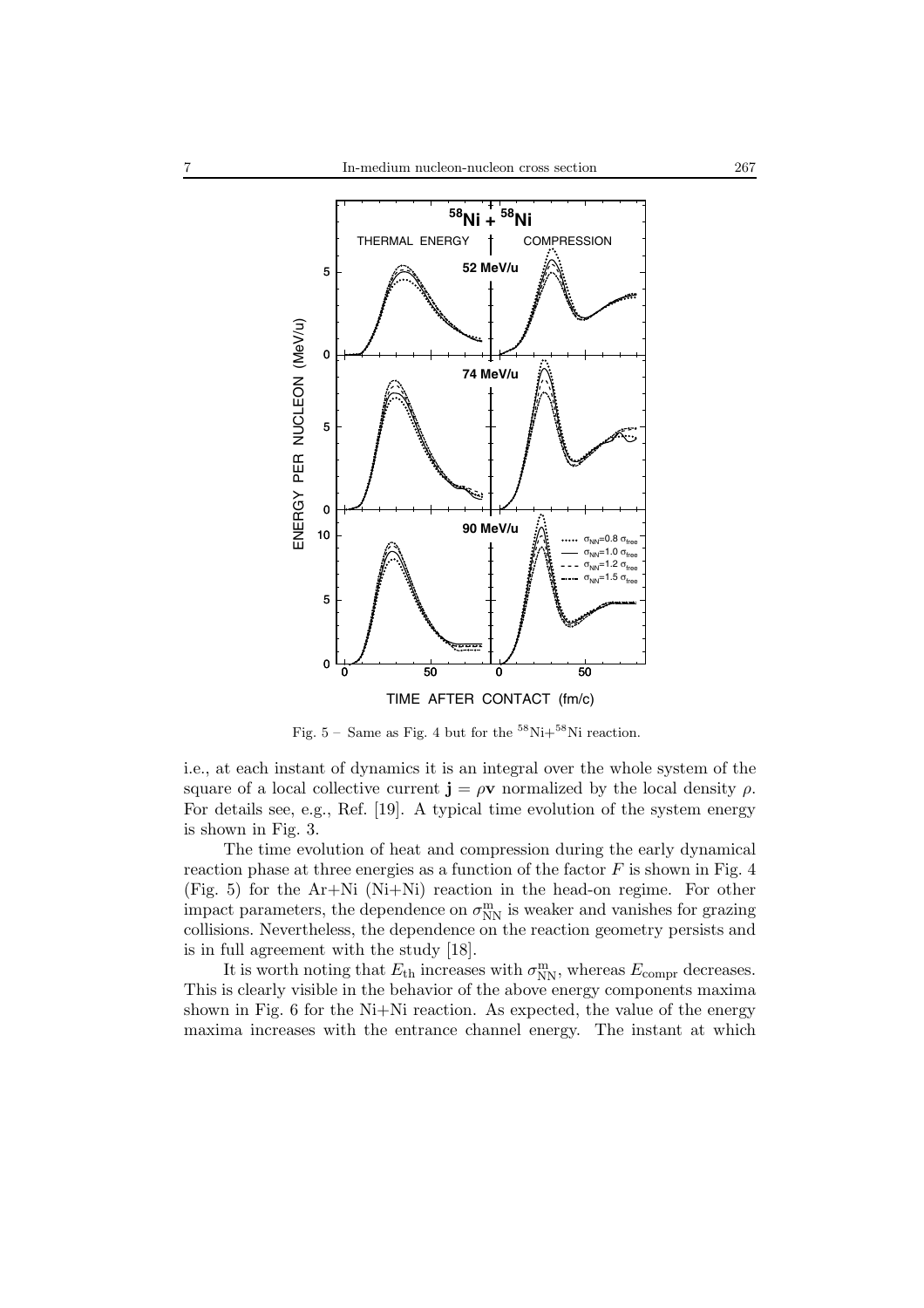

Fig. 6 – The value of thermal (left) and compression energy (right) maxima of Fig. 5 as a function of the factor  $F$  of eq. (3) at 52 (open circles), 74 (full circles), and 90  $MeV/u$  (triangles).

these maxima are reached is almost independent of  $\sigma_{\text{NN}}^{\text{m}}$  and decreases with increasing relative velocity of colliding nuclei, as shown in Fig. 7 for the Ar+Ni reaction. One also sees that  $E_{\text{th}}$  reaches its maximal value a few fm/c before  $E_{\text{compr}}$  reaches its.



Fig. 7 – The instant at which the maximum of thermal (left) and compression energy (right) of Fig. 4 is reached as a function of the factor F of eq. (3) at 52 (open circles), 74 (full circles), and 95  $MeV/u$  (triangles).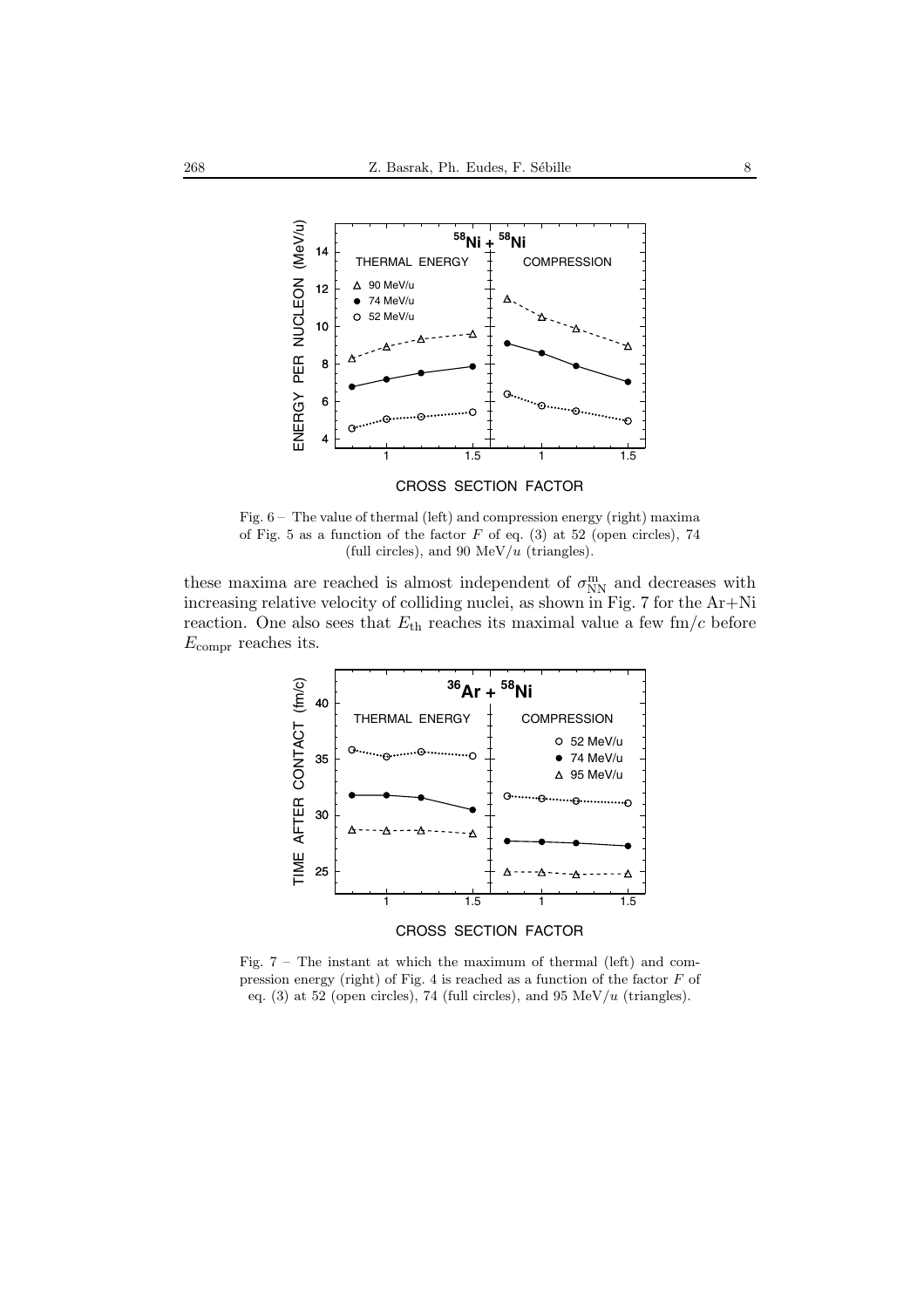# 3. **DYNAMICAL EMISSION**

Dynamical emission (DE) was introduced in the preceding section. Since these particles are emitted during the early compact reaction phase, one expects that the value of  $\sigma_{\text{NN}}^{\text{m}}$  has a strong impact onto DE. As in [11], we define the quantity

$$
D_{\rm em} = 100 \frac{\#DE}{Z_{\rm tot}},\tag{7}
$$

which corresponds to the amount of charged particles emitted before  $t_{\rm sep}$  divided by the total charge of the system,  $Z_{\text{tot}} = Z_{\text{T}} + Z_{\text{P}}$ , where the subscript T (P) stands for the target (projectile).  $D_{\rm em}$  takes the value 0% if no DE occurs, and 100 % if the whole system disintegrates by DE.

Figure 8 shows how DE depends on the reaction centrality as a function of  $\sigma_{NN}^{m}$ . As a reference, shown is a curve which represents the size of the overlapping region between the target and the projectile in a fully geometrical



RELATIVE IMPACT PARAMETER

Fig. 8 – Simulation results for the evolution of dynamical emission as a function of the reduced impact parameter for the Ni+Ni reaction at 74 MeV/u as a function of  $\sigma_{NN}^{m}$ . Different symbols used denote different values of F: circles for  $F=1.5$ , triangles  $F=1.2$ , filled circles  $F=1$ , and diamonds  $F=0,8$ . The curve is due to a simple estimate of the contribution of participant matter assuming a purely geometrical overlap of the two interpenetrating spheres [20] in the spirit of the participant-spectator picture [21].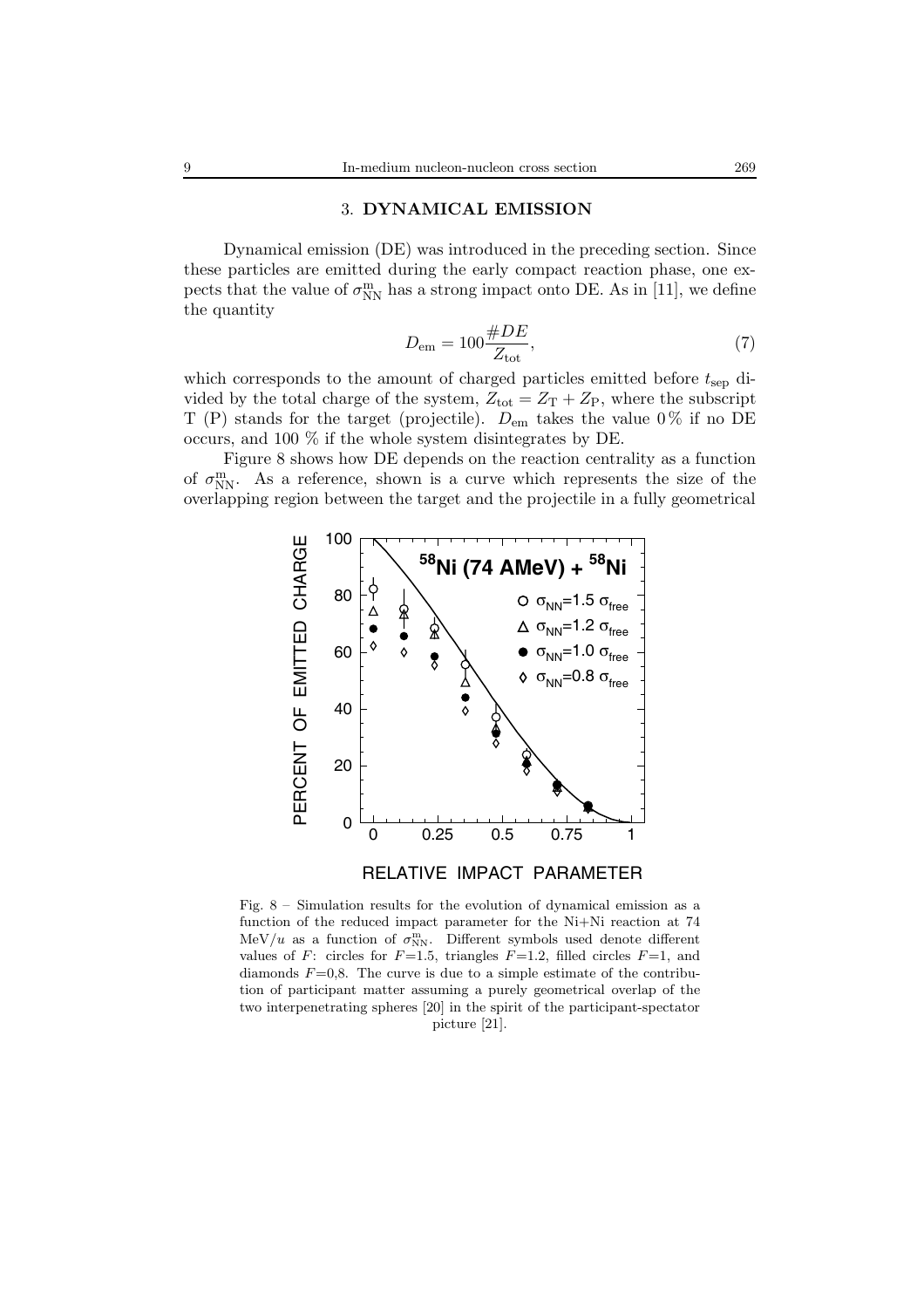assumption [20]. The centrality of the reaction is expressed via the reduced impact parameter, i.e., the impact parameter normalized according to  $b_{\text{max}} =$  $= R_{\rm T} + R_{\rm P}$ , where  $R_{\rm T}$  ( $R_{\rm P}$ ) stands for the radius of the target (projectile). The values and the error bars reported in the figure correspond, respectively, to the mean value and the difference obtained by considering  $DE$  at  $t_{\rm sep}$  and at  $t_{\rm sep}$  + 5 fm/c. For the sake of figure clarity, the error bars stand for the  $F = 1.5$  case only, but they are essentially the same for other studied values of the factor F. Despite of somewhat scattered points, the value of DE is evidently proportional to the value of  $\sigma_{NN}^{m}$ . This observation may be used to constrain the factor by which the free  $NN$  cross section  $\sigma_{NN}^{\text{f}}$  has to be modified in order to account for the modifications of the elementary NN scattering process caused by the presence of nuclear surroundings.

#### 4. **SUMMARY**

To experimentally disentangle the contribution of the so-called nuclear EOS from the possible effects coming from the in-medium distortion of elementary free-particle scattering is an extremely difficult problem. The aim of the present work is to contribute to unraveling the very complex heavyion-reaction mechanisms in the intermediate energy regime by studying how the change in  $\sigma_{NN}$  affects the early reaction phase, in particular the thermal and compression energy and the so-called dynamical emission. The value of  $\sigma_{\mathrm{NN}}^{\mathrm{m}}$  may also have consequences on the fusion disappearance [22], a phenomenon occurring around the Fermi energy. This work is in progress and will be reported elsewhere.

*Acknowledgements.* This work was supported in part by the Croatian Ministry of Science, Education and Sports, Grant No. 0098-1191005-2879.

#### REFERENCES

- 1. C. Grégoire et al., Nucl. Phys., A **436**, 365 (1985).
- 2. L.W. Nordheim, Proc. Roy. Soc., **A119**, 689 (1928); E.A. Uehling and G.E. Uhlenbeck, Phys. Rev., **43**, 552 (1933).
- 3. J. Decharg´e and D. Gogny, Phys. Rev., **C 21**, 1568 (1980).
- 4. B. Remaud, F. Sébille, C. Grégoire, L. Vinet, and Y. Raffray, Nucl. Phys.,  $\mathbf{A447}$ , 555c (1985); F. Sébille, G. Royer, C. Grégoire, B. Remaud, and P. Schuck, Nucl. Phys., **A501**, 137 (1989).
- 5. M. Stipčević, B. Medved Rogina, http://arxiv.org/abs/quant-ph/0609043; http://qrbg.irb.hr.